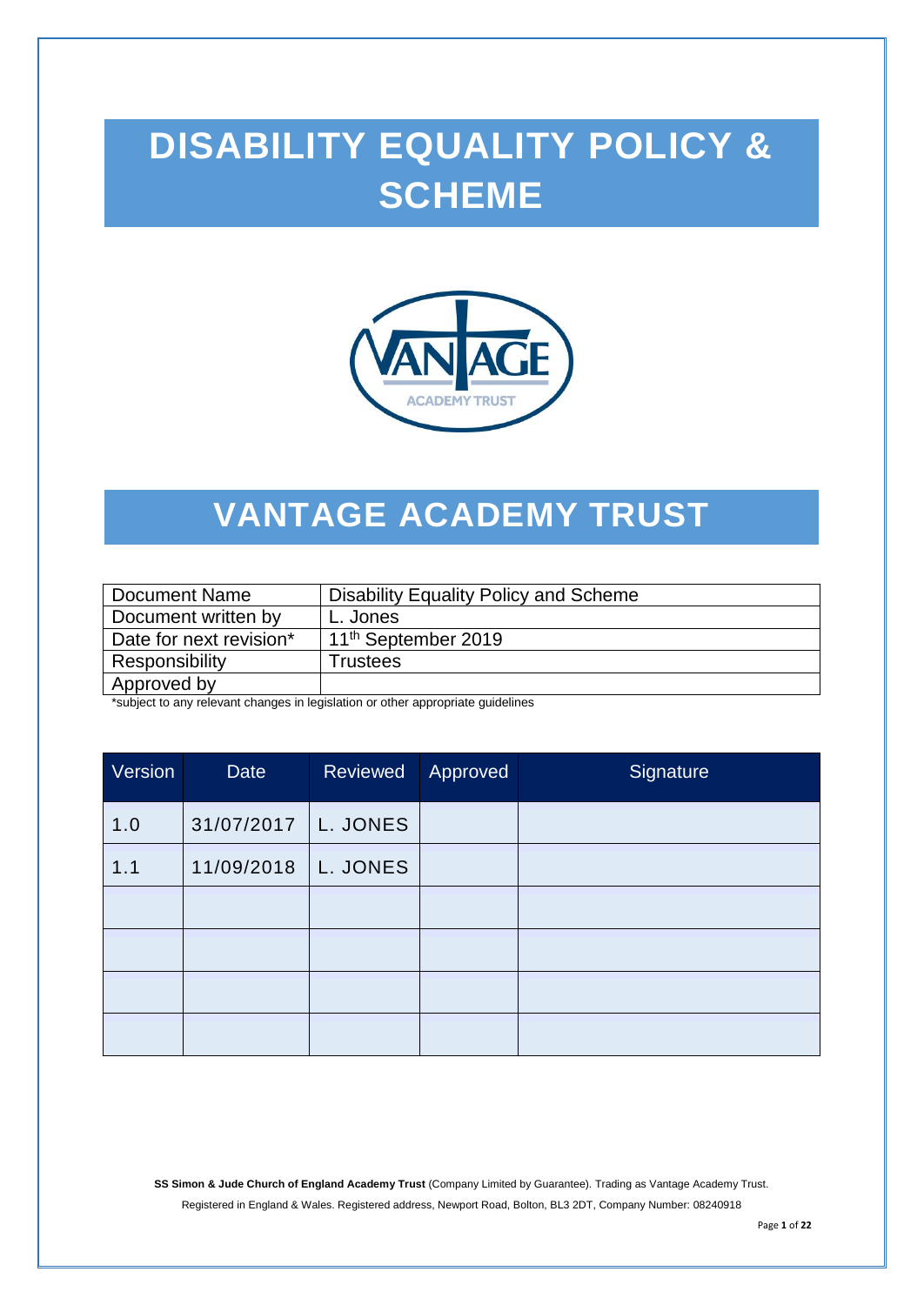## CONTENT

|     |                                                                                                     | Page No |
|-----|-----------------------------------------------------------------------------------------------------|---------|
| 1.  | Introduction                                                                                        | 3       |
| 2.  | <b>Roles and Responsibilities</b>                                                                   | 5       |
| 3.  | <b>Purpose and Vision</b>                                                                           | 6       |
| 4.  | Positivity, Promotion and Participation                                                             | 7       |
| 5.  | Eliminating Unlawful Discrimination and Harassment                                                  | 9       |
| 6.  | <b>Taking Steps to Meet Disabled Peoples Needs</b>                                                  | 9       |
| 7.  | Involvement of Disabled Pupils, Staff and Parents                                                   | 10      |
| 8.  | <b>Action Plan</b>                                                                                  | 11      |
| 9.  | <b>Disability Equality Scheme</b>                                                                   | 12      |
| 10. | <b>Disabled</b><br>Recruitment,<br>Retention<br><b>of</b><br>Development<br>and<br><b>Employees</b> | 13      |
| 11. | Educational Opportunities Available and The Achievements of<br><b>Disabled Pupils</b>               | 15      |
| 12. | Information Collecting and Reporting                                                                | 16      |
| 13. | <b>National Equality Standard (NES)</b>                                                             | 17      |
|     | Appendix A - Action Plan for School                                                                 | 19      |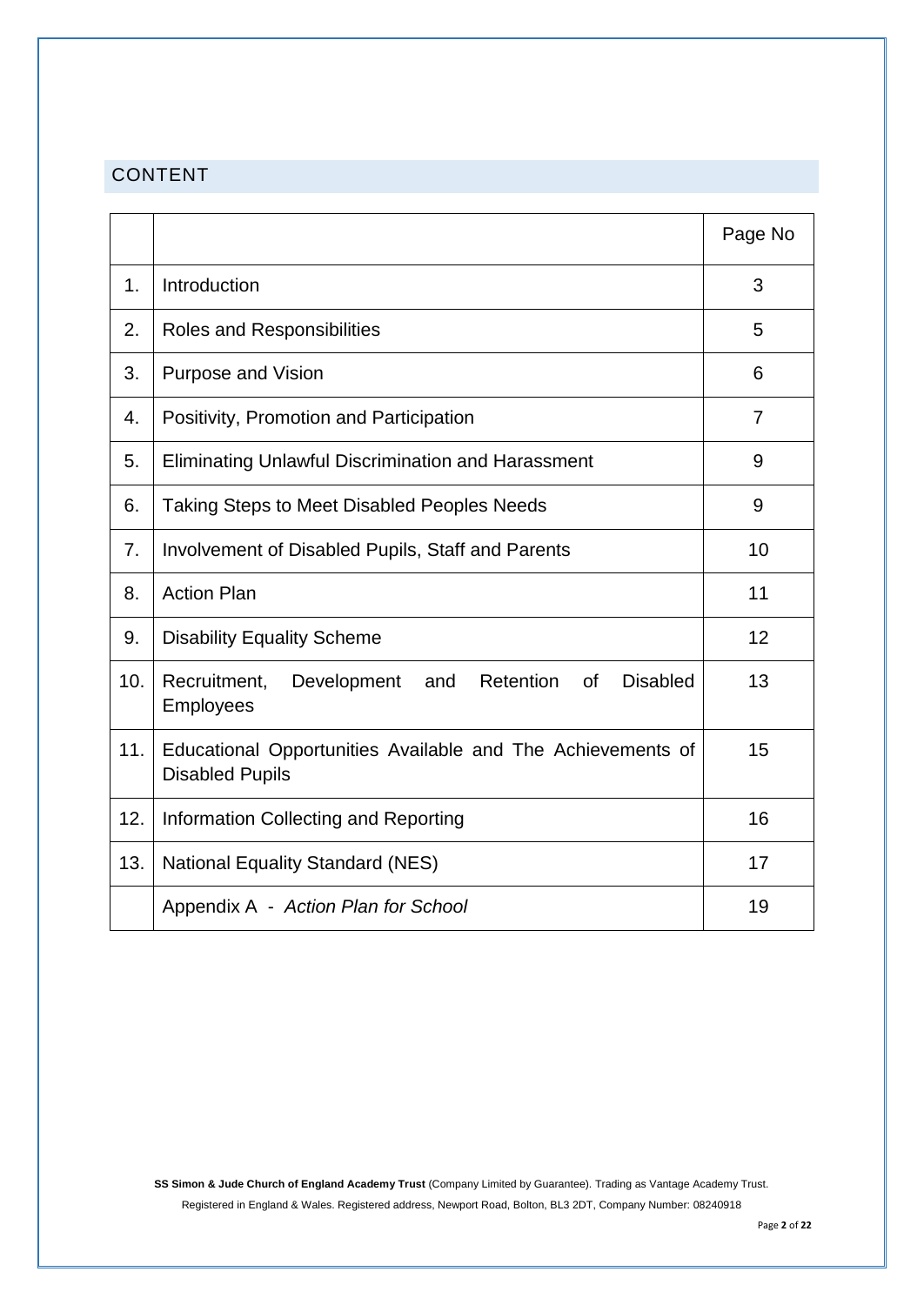## INTRODUCTION

- 1.1 At the Vantage Multi Academy Trust (herein 'the Trust'), we believe that diversity is a strength which should be respected and celebrated by all those who regularly attend, or occasionally visit the facilities. The Trust is committed to ensuring equality of opportunity for all children, staff and those who are involved with the school or visit the facilities who have a disability and we will endeavour to develop a culture of inclusion and diversity in which people feel free to disclose their disability and to participate fully in school life. The Trust is fully committed to helping children and adults with disabilities, achieve more.
- 1.2 We will ensure that the school environment is accessible to all and we will make any reasonable modifications to ensure that disabled people have full access to all services and activities at our premises.
- 1.3 This guidance is for Local Advisory Board (LAB) Representatives, School Principals, and the whole of the Trusts school workforce.
- 1.4 The information contained provides information on the Disability Equality Duty (DED). The Trusts prime responsibility is making sure the duty is met. However, in practice the School Principal and senior staff with support from staff, students, parents and carers, and members of the wider Trust community will all need to play a role to ensure the duty is met.
- 1.5 Reference to 'disabled people' includes disabled children, young people and adults, as students, employees, LAB representatives, parents and carers and other members of the wider community that might use Trust premises for leisure or other activities.
- 1.6 An agreed definition of disability as in the Equality ACT 2010 is:

A person (P) has a disability if:

- (a) P has a physical or mental impairment
- (b) The impairment has a substantial and long-term adverse effect on P's ability to carry out normal day-to-day activities.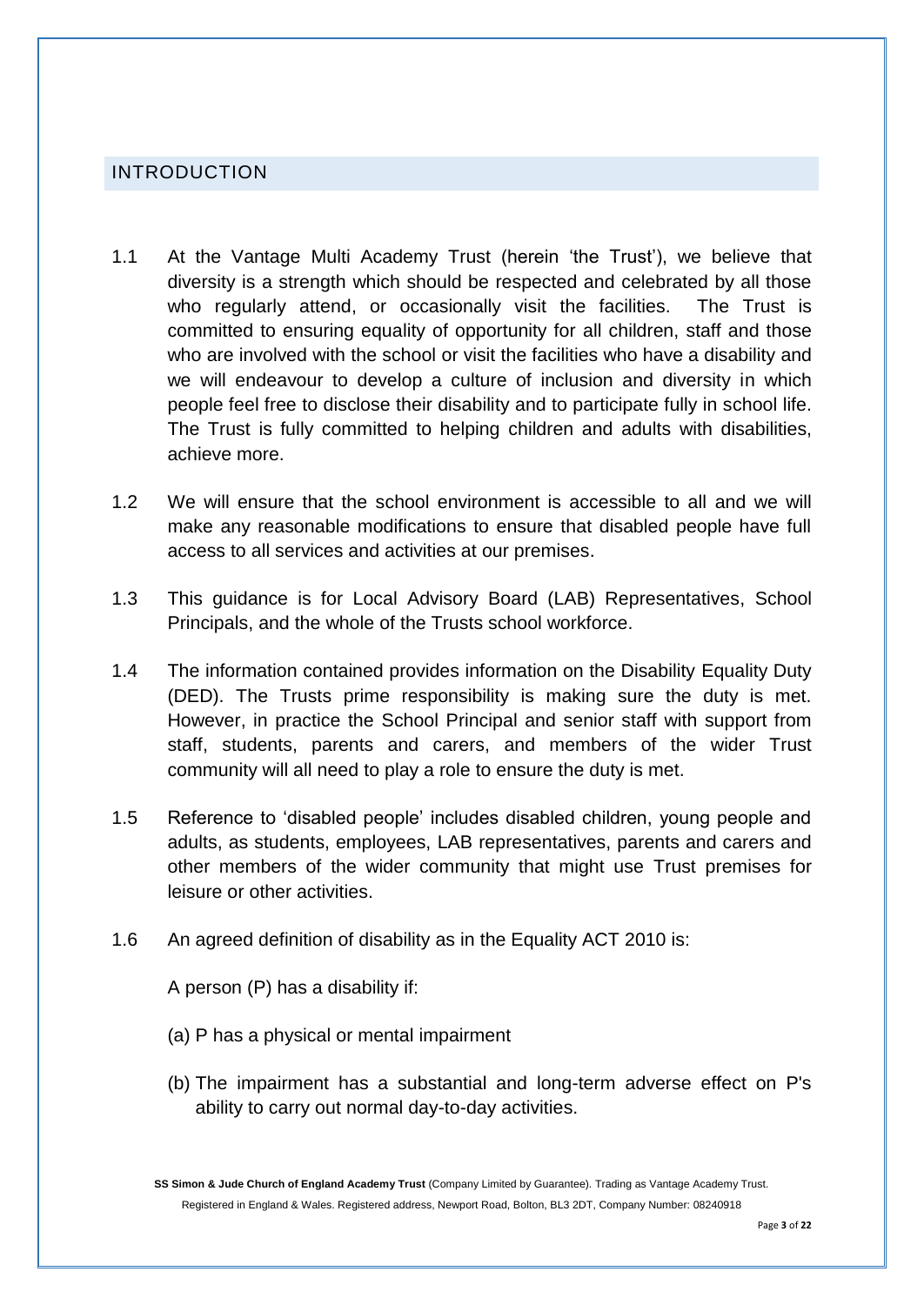Further reading on definitions and determinations of disability can be found here:<http://www.legislation.gov.uk/ukpga/2010/15/schedule/1>

- 1.4 The definition of disability covers a broad spectrum of impairments including:
	- Cancer
	- **Diabetes**
	- **Epilepsy**
	- **HIV**
	- Multiple sclerosis
	- Hearing or sight impairments
	- Mobility difficulties
	- People with mental health conditions or learning difficulties/disabilities.
- 1.5 The DED is a proactive duty for schools. The duty does not give additional rights to disabled people, nor does it replace the existing legislation. Instead it places new responsibilities on schools to actively promote equality of opportunity for all disabled people.
- 1.6 Disability equality is about making things fairer for people with disabilities. The Disability Discrimination Act 2005 as amended in December 2006, replaced by the Equality Act 2010 gives the Trust a new duty ('The Disability Equality Duty') to promote disability equality.
- 1.7 The Trust is committed to:
	- Eliminating unlawful discrimination
	- Eliminating disability related harassment
	- Promoting positive attitudes towards disabled people
	- Encouraging participation of disabled people in public life
	- Promoting equality of opportunity for disabled people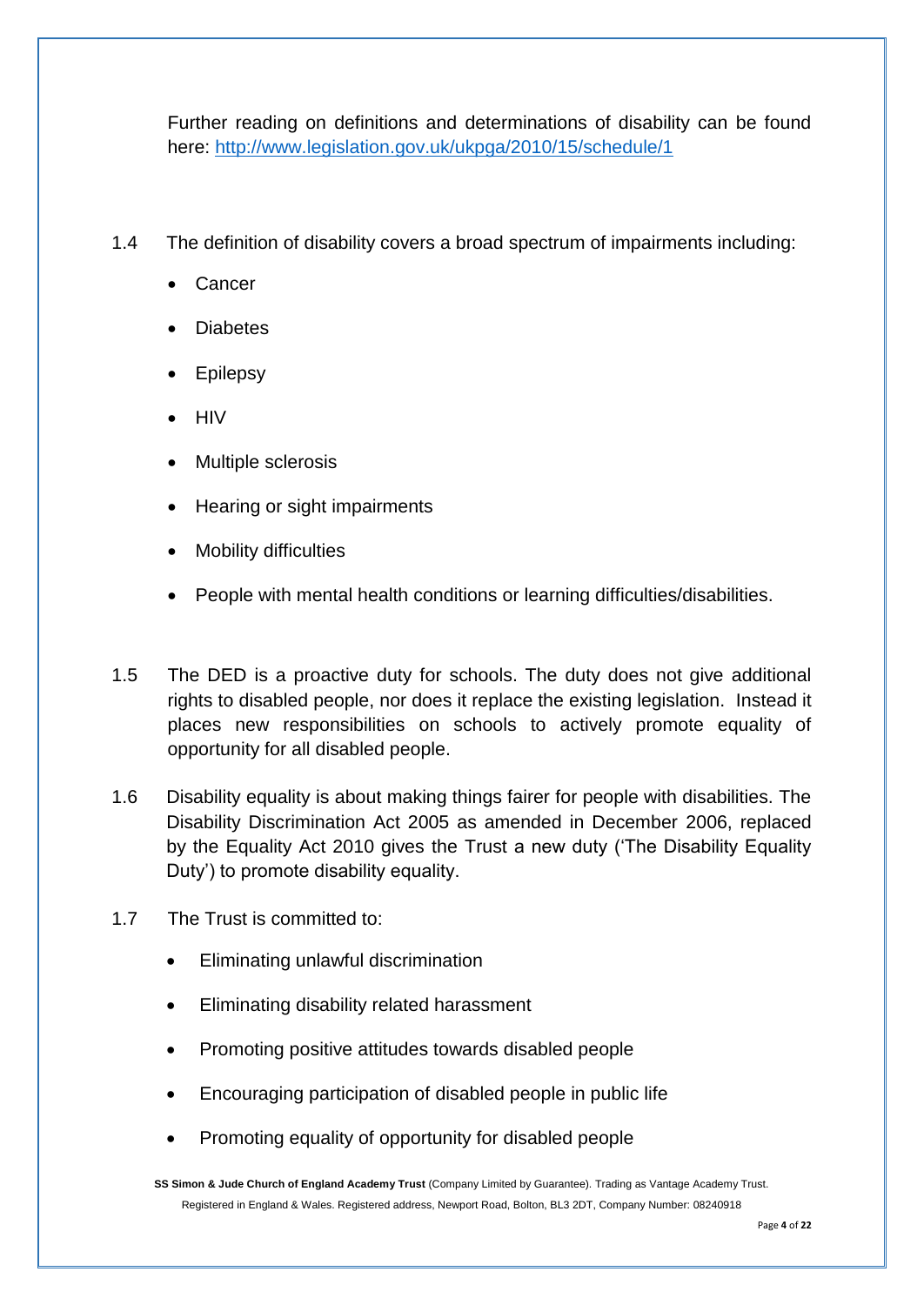Preparing and publishing a disability equality scheme to show how they will meet these duties.

These elements together are referred to as the general duty. The trust also has specific duties, which provide us with a clear framework to work by. The main aim of the general duty is to promote disability equality. The Trust body and whole school workforce will need to look at everything we do, on a day-today basis, and think about how equality of opportunity for disabled people can be better promoted. To do this successfully we will need to embed disability in all management practices and policy development.

- 1.8 This scheme and the accompanying action plans set out how the Trust will promote equality of opportunity for disabled people.
- 1.9 The Trust plans to increase access to education for disabled students in the following 3 ways:
	- Increasing the extent to which disabled students can participate in the school curriculum.
	- Improving the environment of the Trust to increase the extent to which disabled students can take advantage of education and associated services.
	- Improving the delivery to disabled students of information which is provided in writing for students who are not disabled.
- 1.10 This scheme is incorporated into the Trust's improvement action plans to continuously increase access to education for disabled students.

## ROLES AND RESPONSIBILITIES

2.1 Whilst the prime responsibility for making sure the duty is met lies with the Trustees, in practice the LAB Representatives, School Principal and leadership team, with support from staff, students, parents and carers, and members of the wider school community, will all need to play a role to ensure the Trust meets its duty.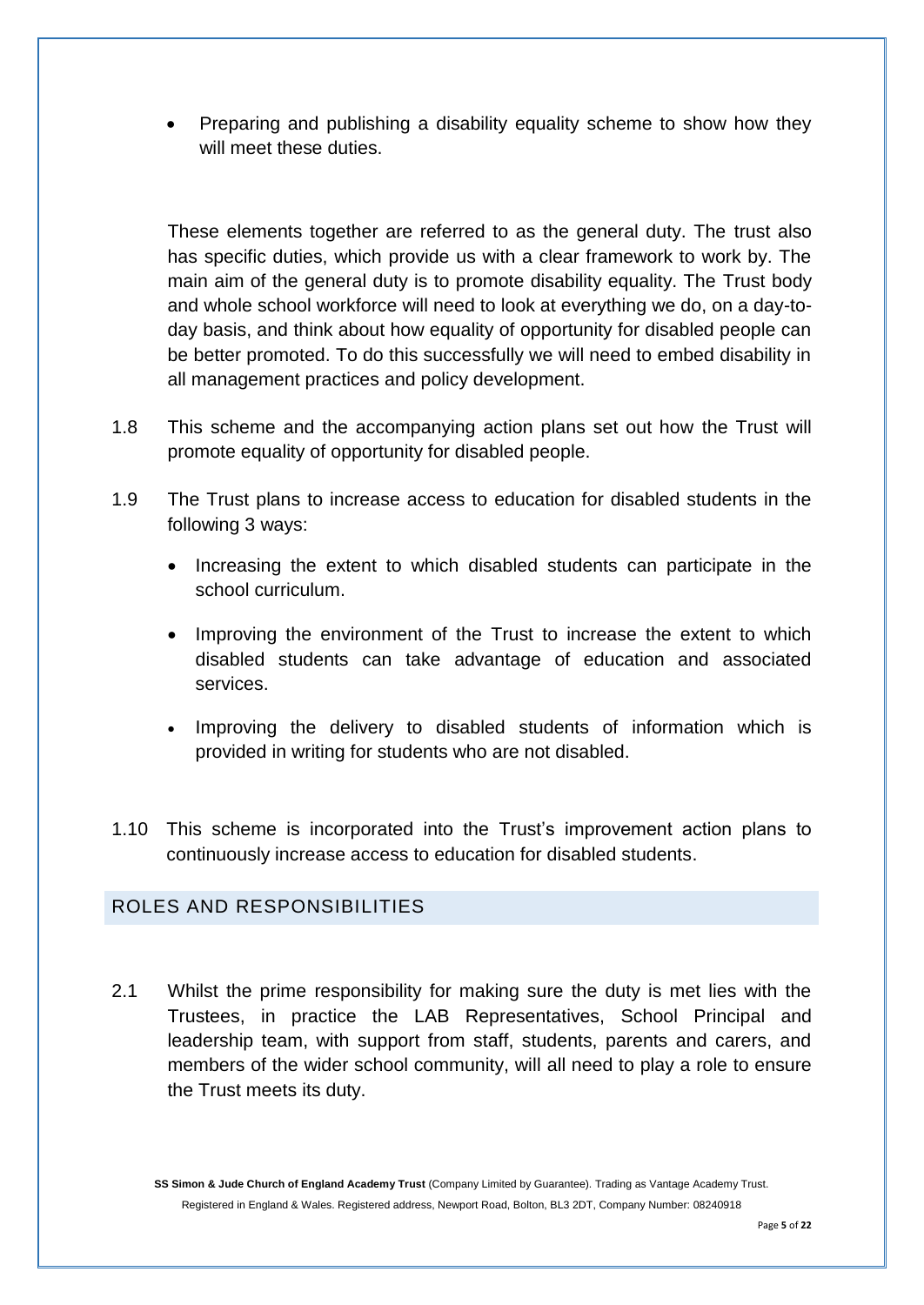## PURPOSE AND VISION

- 3.1 The purpose of the Trusts scheme is to show how we are going to meet the duty to promote disability equality for disabled students, staff and parents. Our overall vision strives to reflect the six elements in the general duty.
- 3.2 We recognise the importance of and wish to create ownership of the scheme for both students, staff and parents. The Trust has developed the following statement which identifies the overall purpose and direction of the Trusts scheme:

These are our educational aims, which reflect our values:

- To offer a high standard of teaching, learning and achievement, by providing a challenging, varied and broad curriculum, which includes; a strong element of first hand experiences and opportunities for enrichment.
- To create a happy, secure and stimulating environment where children can acquire the skills and knowledge needed for them to develop to their full potential and beyond.
- To be a community where the Christian values of respect, honesty and tolerance allow the value of each individual to be appreciated, their contributions welcomed, and where positive relationships are encouraged.
- To promote the Trusts schools as a centre of learning for the whole community.
- 3.3 The Trust aims to be a cohesive and diverse environment in which:
	- There is a common vision and sense of belonging for all staff, parents and students.
	- Difference is positively valued and celebrated.
	- People from different backgrounds and social groups have similar opportunities.
	- Strong and positive relationships are developed between people from different backgrounds and social groups.
	- Everyone understands the importance of local diversity in making the Trust a great place to visit and learn.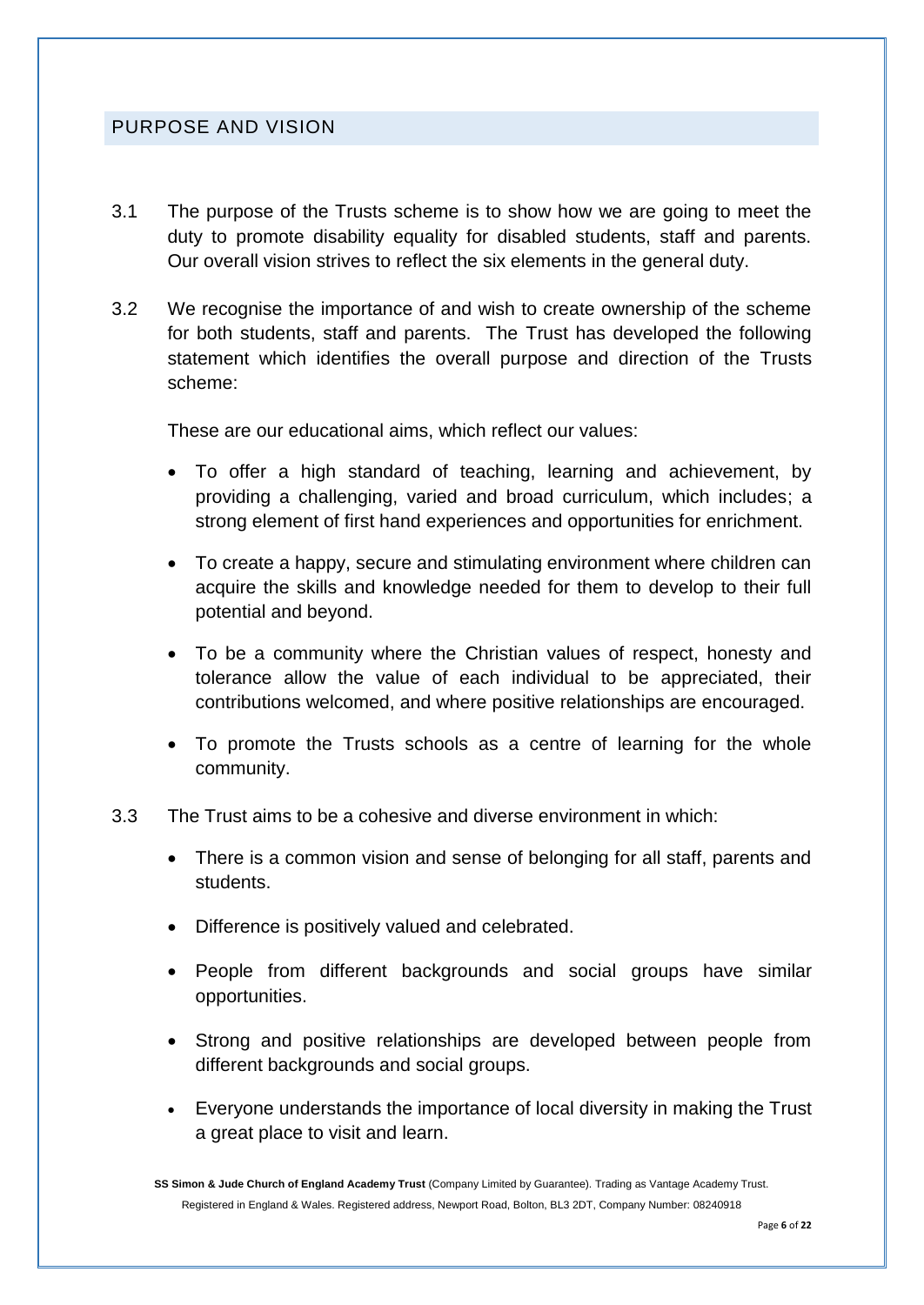3.4 We know that in order to provide the leadership necessary to realise this vision we must exemplify the principles of valuing diversity in all our activities as a service provider and as an employer.

## POSITIVITY, PROMOTION AND PARTICIPATION

### 4.1 **Positive Attitudes**

- 4.1.1 The Trust promotes positive attitudes to disability in its citizenship and Personal Social and Health Education/Personal Social Education lessons. E.g. During one lesson students discuss the barriers that disabled people might face in participating in the democratic process. The teacher and teaching assistant ensure that the disabled students in the class are given the opportunity to give their views and have any necessary support or advocacy support to participate in the debate. The teaching staff show that they value the contribution of disabled students, and other students are given the opportunity to hear and understand the views of their disabled peers.
- 4.1.2 Positive attitudes to disability will be promoted in a wide variety of ways within the Trust. This includes ensuring:
	- Staff model respectful attitudes to disabled students, staff and parents.
	- Representation of disabled people in positions of responsibility in the school.
	- That there are positive images in school books and other materials.
- 4.1.3 Positive attitudes towards students will be incorporated into lessons. Promoting positive attitudes are a very helpful way in which we can encourage the development of an ethos that will support and promote disability equality.
- 4.1.4 The following examples show how positive attitudes are built into the whole Trust ethos: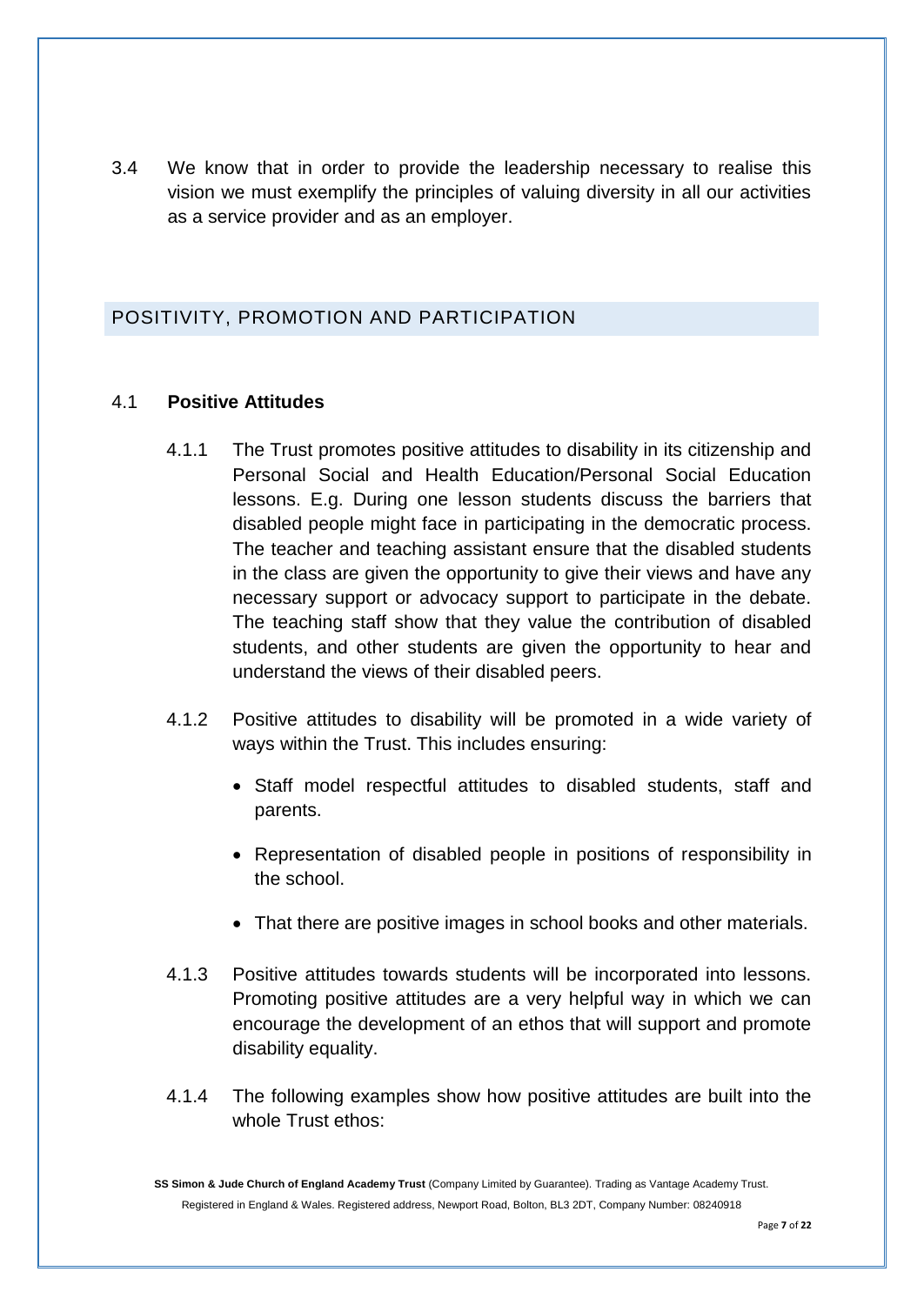- Including positive and diverse images of disabled children and adults in school publications.
- Having a poster campaign in the school celebrating diversity and equality for all groups.
- Having disabled staff and LAB Representatives as visible role models.
- Holding an annual disability awareness day.

#### 4.2 **Promoting Equality of Opportunity**

- 4.2.1 The Trust will consider every aspect of life in school and will draw on information and views of disabled students, staff and parents to identify priorities for our scheme.
- 4.2.2 Many of the reasonable adjustments that the Trust makes and many of the actions taken as part of our accessibility plans already promote equality of opportunity. The distinctive features of action taken under the disability equality scheme are:
	- The more proactive approach
	- The requirement to cover disabled students, staff and parents.
- 4.2.3 It is by the active engagement of parents and the consideration of information that we will be able to identify further action to promote equality of opportunity.

#### 4.3 **Encouraging Participation in Public Life**

- 4.3.1 Disabled students, staff and parents will be encouraged to participate where they already see their disabled peers included and succeeding in all aspects of the life of the school and beyond. Where disabled students, staff and parents are represented in senior, responsible and representative roles, this provides particular encouragement.
- 4.3.2 The Trust will encourage participation in other ways including having disabled staff in lead roles, ensuring that the school council includes disabled students, and having disabled students in visible positions of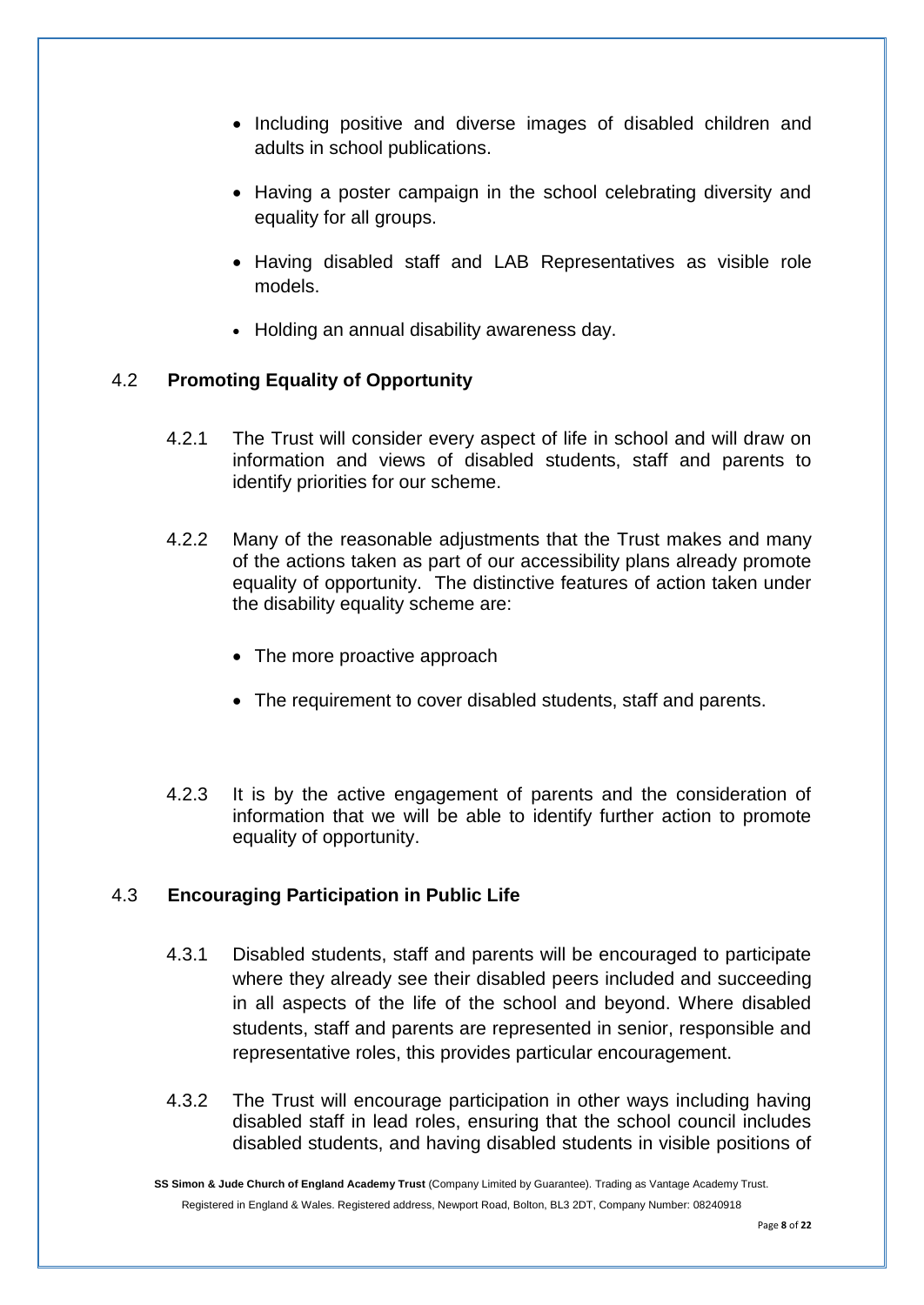responsibility as prefects or as members of youth forums. Again, meeting this element of the general duty will also help us to meet the other elements of the general duty.

## ELIMINATING UNLAWFUL DISCRIMINATION AND HARASSMENT

- 5.1 The collection of information is crucial to identifying aspects of school life where there may be discrimination. The Trust is already data rich and it is the intelligent interrogation of existing information, for example, on achievements and exclusions that may identify the priorities that our Trust needs to set.
- 5.2 The Trust will not be able to meet it's 'Every Child Matters' outcome to *'*stay safe' unless we recognise that disability related bullying may be happening, and where identified, we will take steps to deal with it. The Trust needs to raise awareness amongst staff and students of disability-related harassment. An understanding by the whole school workforce of the nature and prevalence of bullying and harassment will help us to recognise and address it. The involvement of students themselves is a key feature of effective systems for combating bullying.
- 5.3 Disability-related bullying and harassment is not restricted to students. Disabled staff, parents, carers and other users of the Trust may also experience it and we will consider what steps may need to be taken to identify and address disability-related harassment for them, also.

## TAKING STEPS TO MEET DISABLED PEOPLES NEEDS

- 6.1 In meeting this element of the general duty the Trust will ensure that our scheme builds these 'more favourable' considerations into the policies and practices and that we have considered the needs of disabled students, staff and parents. Action will include:
	- Providing additional coaching or training for disabled students, staff or parents
	- Special facilities for disabled students at breaks and lunchtimes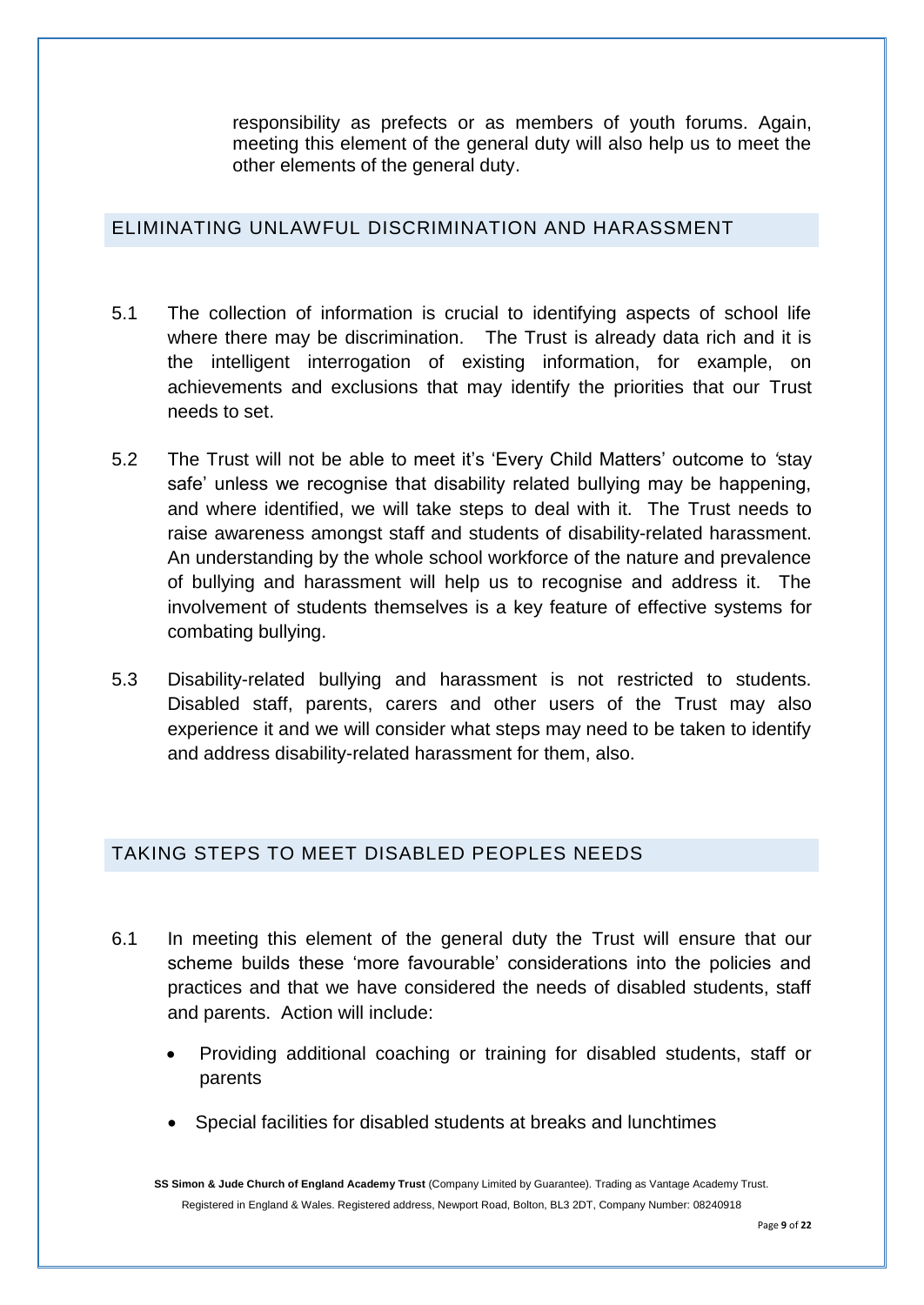- A policy of interviewing all disabled applicants who meet the minimum requirements for a job
- Giving disabled staff more time to mark students' coursework if their disability means that it takes them more time to do this
- Offering telephone or email appointments or home visits to disabled parents and carers that might find it difficult to get to the school
- Adapting uniform requirements for certain disabled students

## INVOLVEMENT OF DISABLED PUPILS, STAFF AND PARENTS

#### 7.1 **Students**

- 7.1.1 The Local Advisory Board will strive to ensure that disabled students, staff and parents will be involved in all stages of the development of the scheme: in identifying the priorities, how these priorities should be met in the action plans and how the school will assess its progress.
- 7.1.2 The Trust recognises that involving disabled people is not only a requirement of the duty but brings real benefits in terms of:
	- Providing insights into the barriers faced by disabled students, staff and parents
	- Expertise in identifying ways to overcome these barriers
	- Improving working relationships between schools and disabled students, staff and parents.
- 7.1.3 The Trust will involve disabled students in the following ways:
	- Through the school council
	- Meeting with small groups of students
	- Creating a more informal social occasion for disabled students, through an e-forum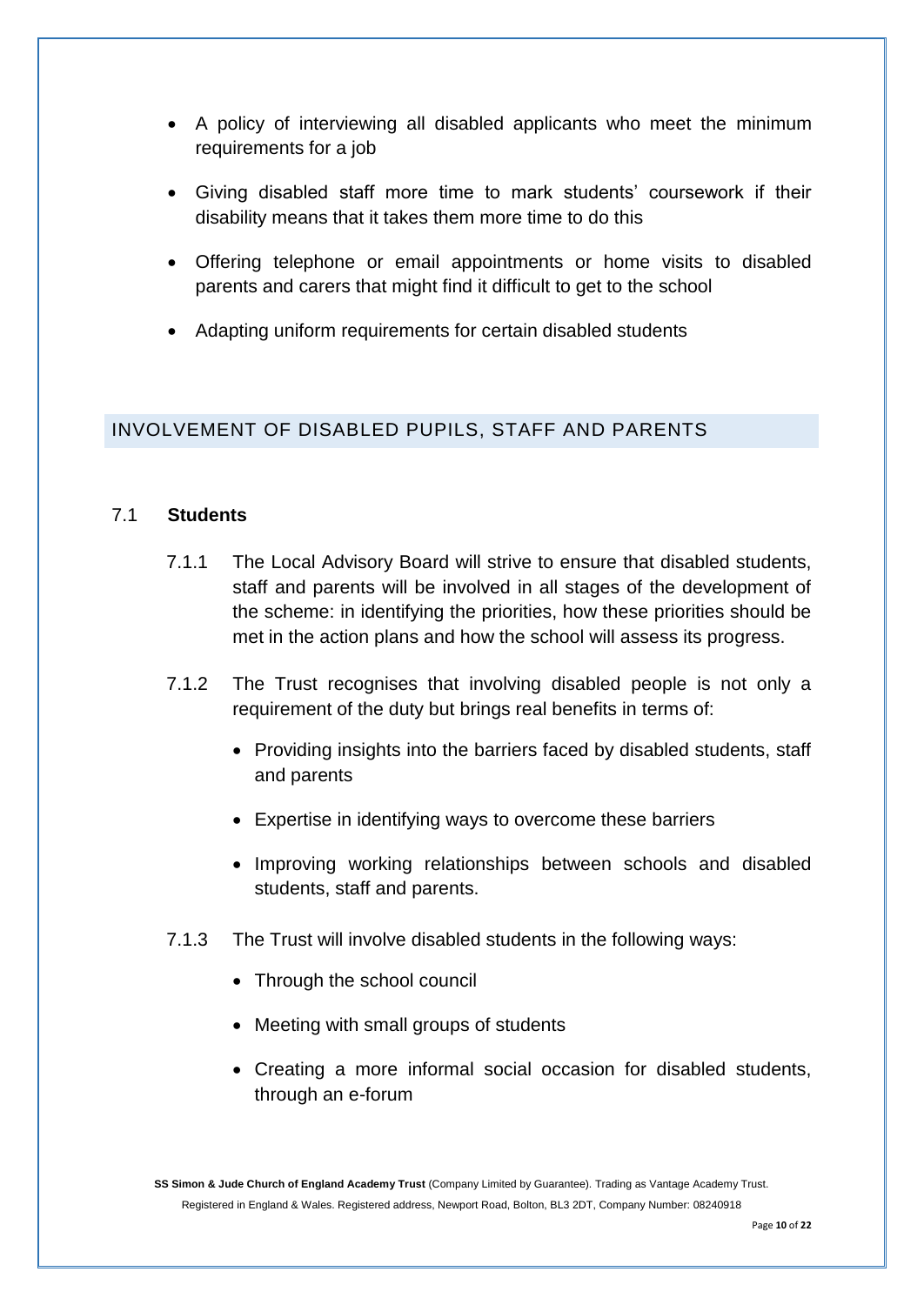Arranging a meeting across the local authority or a cluster of schools

#### 7.2 **Disabled Staff**

7.2.1 The Trust will involve disabled employees working at the schools, those working at other local schools or for the local authority. We will try to involve disabled staff through a local teacher union network, an e-forum, or meetings across a cluster of schools. The Trust will offer exit interviews to all staff who leave, disabled and non-disabled. Such interviews might provide useful information for the school's scheme and might also offer some insight into factors affecting disclosure.

#### 7.3 **Disabled Parents & Other Users of the School**

7.3.1 The Trust will seek to involve disabled representatives, disabled parents or other disabled family members and non-disabled parents of disabled children, disabled members of the parent-teacher association, disabled volunteers at the schools, disabled members of the wider community such as local disability groups or disabled individuals using the schools beyond the school day.

#### 7.4 **Developing Involvement**

7.4.1 The Trust recognises the importance of ensuring the involvement is real, and that the views of disabled students, staff and parents are reflected in their scheme in response to what they hear. To enable the scheme to be most effective it is anticipated it is likely that the school's first scheme will be developed in the light of the views that the school can hear more readily. Part of the action plan will focus on developing the involvement of disabled students, staff and parents over the three years of the scheme. This will enable the schools to learn what works and increase the involvement of disabled students, staff and parents over time.

## ACTION PLAN

8.1 The Trust will set out the steps that need taking to meet the general duty. This will involve identifying our priorities and turning them into a series of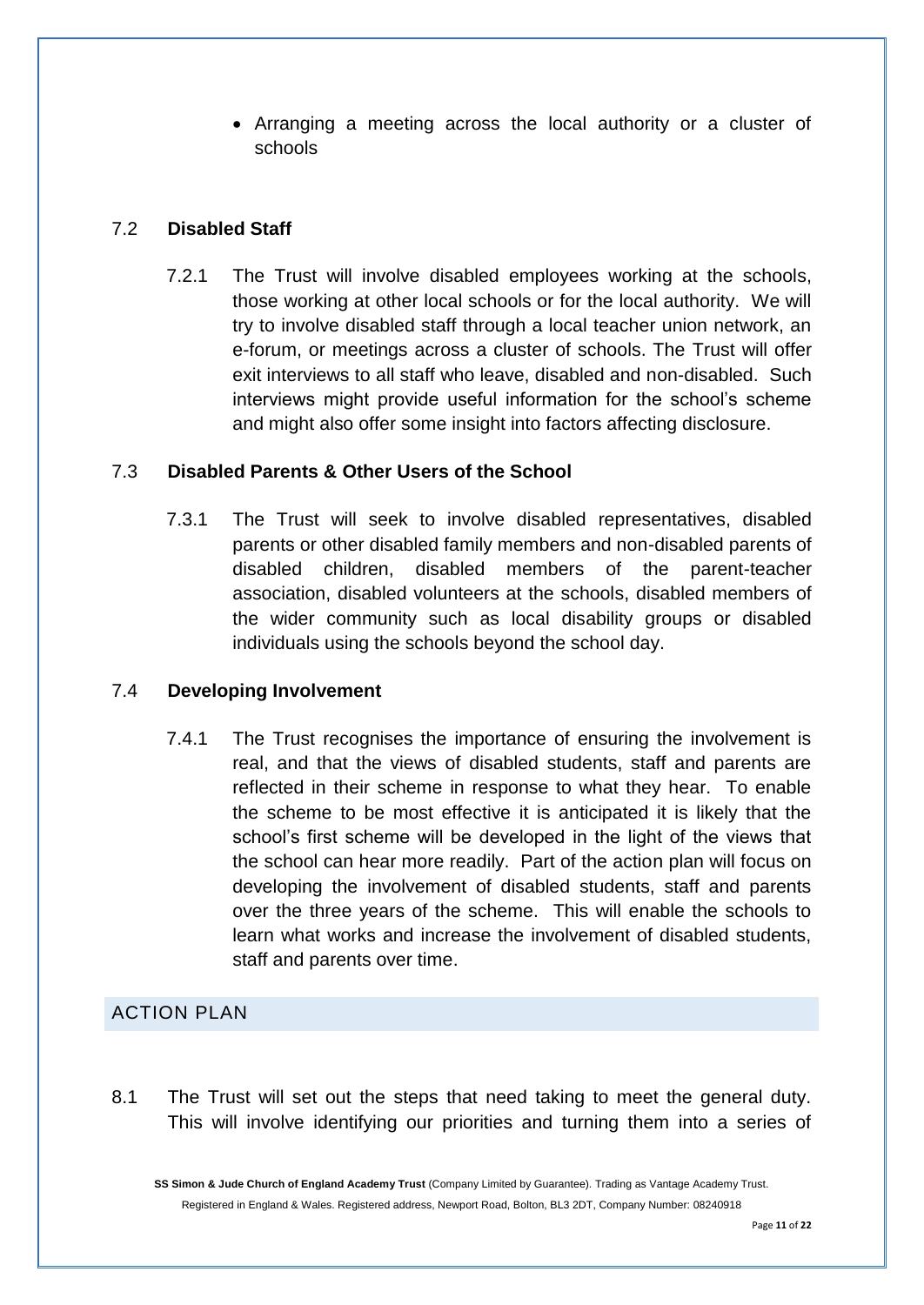actions to ensure that the school makes progress on these priorities. These actions will be brought together in an action plan to accompany the scheme.

- 8.2 The action plan will be sufficiently explicit to enable the schools to judge whether or not our targets have been achieved. The Action plan will show:
	- Clear allocation of lead responsibility
	- Clear allocation of resources
	- An indication of expected outcomes or performance criteria
	- Clear timescales
	- A specified date and process for review
- 8.3 The Trust will be able to achieve efficiencies of effort where, for example, we:
	- Adopt a staged approach and plan developments over the three-year period of the scheme
	- Dovetail actions arising from the scheme with actions arising from other school development priorities
	- Undertake a review of the impact on disabled people of a school policy at the same time as the policy itself is due for review

#### DISABILITY EQUALITY SCHEME

- 9.1 As part of the Trusts self-evaluation the School Principal will assess the impact of the Disability Equality Scheme and revise it according to any information or issues which are identified.
- 9.2 The Disability Equality Scheme Plan outlines the steps the school will take to meet its responsibilities to help disabled persons access services and achieve more. The plan outlines the school's priorities, and outcomes the school aims to achieve.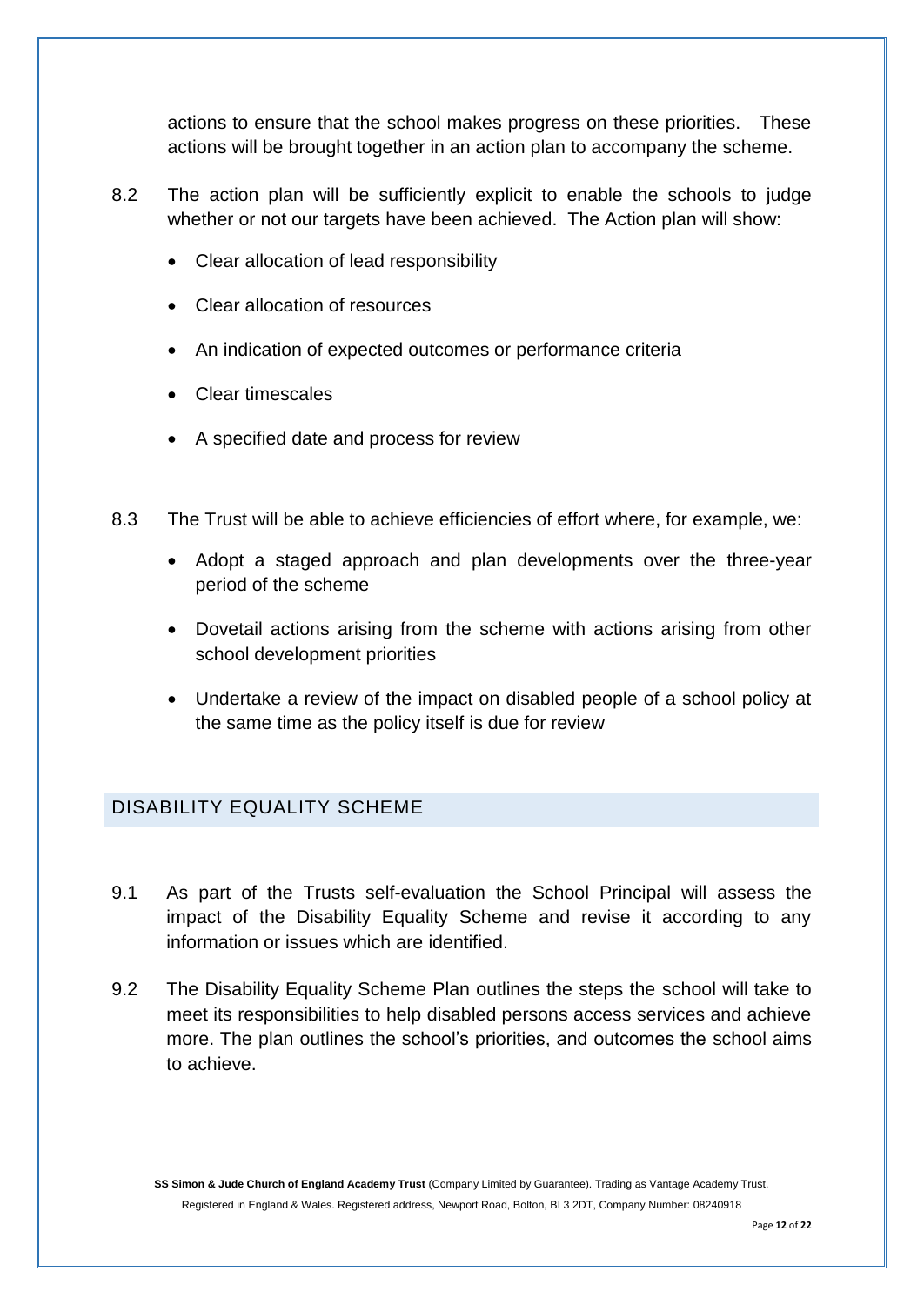| Priority | Action<br>Required | <b>Success</b><br>Criteria | Timescale | Responsible<br>Person/s |
|----------|--------------------|----------------------------|-----------|-------------------------|
|          |                    |                            |           |                         |
|          |                    |                            |           |                         |

## RECRUITMENT, DEVELOPMENT AND RETENTION OF DISABLED EMPLOYEES

#### 10.1 **New Staff**

10.1.1 The Trust collects information on disability through the recruitment process. There is no requirement for an applicant to disclose a disability therefore the school will actively encourage the involvement and development of disabled staff. The primary reason for knowing who is disabled is so reasonable adjustments can be made.

#### 10.2 **Existing Staff**

- 10.2.1 Disabled staff may not feel comfortable disclosing an impairment or health condition unless they know why the information is being requested, and what impact the information gathering is likely to have for them.
- 10.2.2 The Trust will actively try to encourage disclosure by promoting, understanding, involving and valuing staff with disabilities. This scheme will be a key tool for developing an inclusive and understanding culture in conjunction with other methods.
- 10.2.3 As information on staff improves, the Trust will analyse the information in respect of the representation of disabled staff:
	- In all aspects of the work of the school, for example: teaching, teaching support, administrative support
	- At all levels of seniority in the school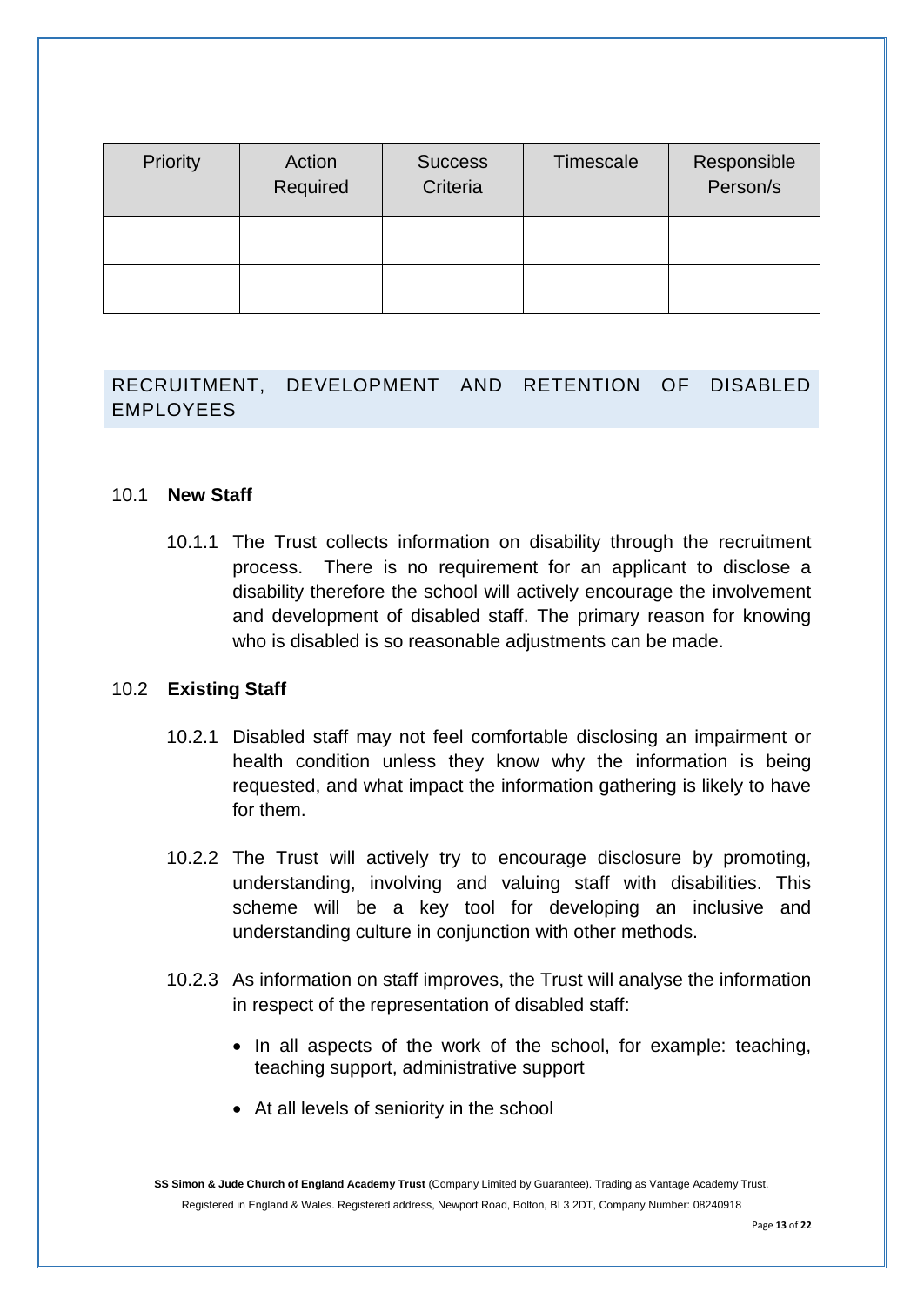- Amongst those awarded Teaching and Learning Responsibility payments
- As permanent, temporary, full, part-time or casual members of staff
- In training and professional development opportunities
- In disciplinary and capability proceedings
- In harassment and bullying procedures
- As contract staff, for example: contract cleaners and agency supply teachers
- Among those who take sick leave
- Among trainee teachers on placement at the school
- Among those leaving the profession early

#### 10.3 **RETAINING STAFF**

- 10.3.1 The Trust will seek to retain disabled staff who wish to continue working for us and gather information on the representation of disabled people within the school. This will be achieved by undertaking an analysis of whether the appropriate adjustments have being made and the appropriate support provided to enable disabled staff to return to work or continue in service where that is what the disabled member of staff wants to do.
- 10.3.2 Becoming a disability friendly place to work and having a diverse workforce is likely to be associated with improved retention, more reliable information and can bring wider benefits to the school, such as:
	- A wider field for recruitment
	- Retaining the experience and skills of employees who become disabled during their working life and avoiding the costs of recruiting and training new people
	- Developing in-house expertise about what disabled staff and/or students may require
	- Providing role models for children and young people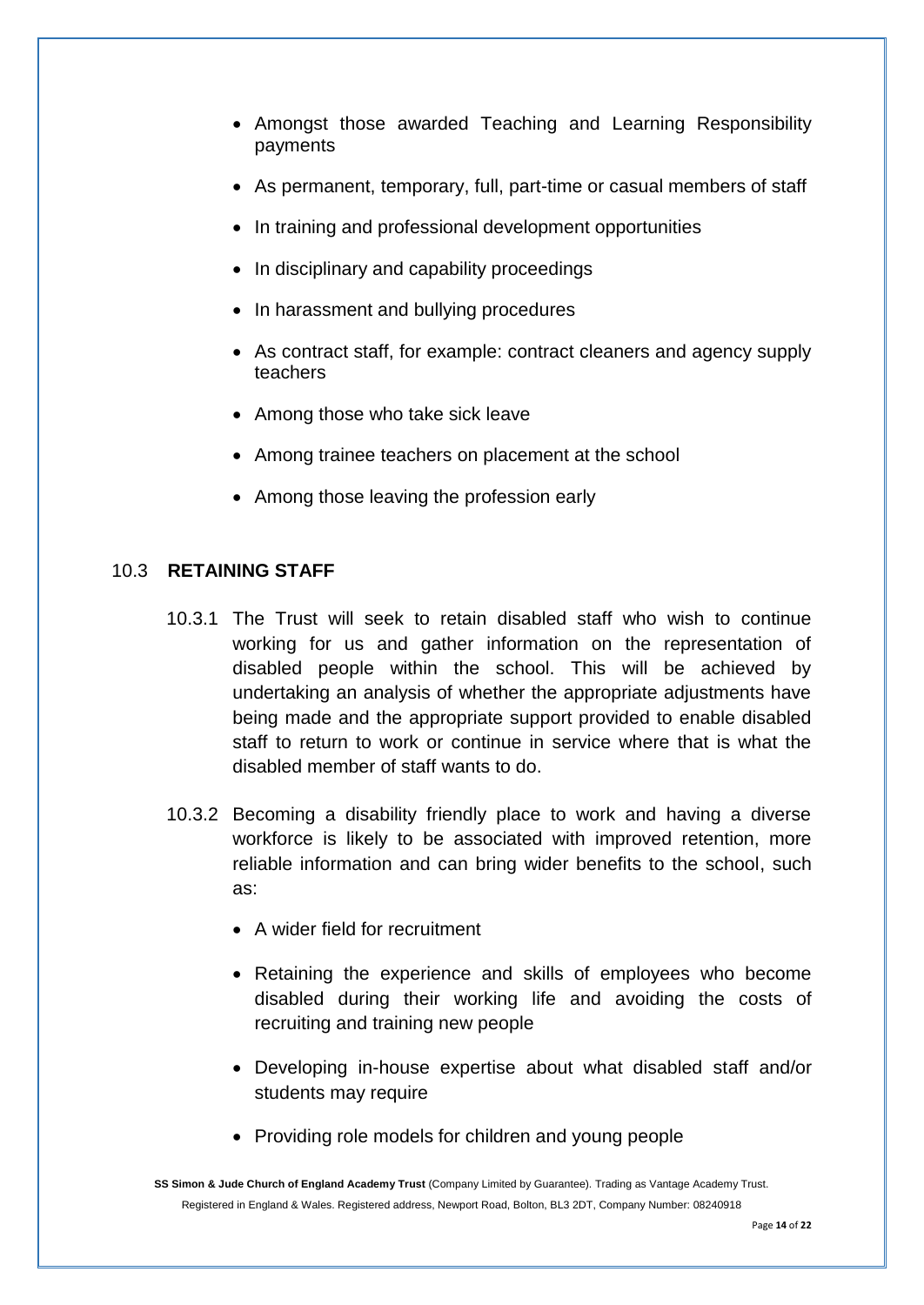- Bringing different life experiences and new skills to the school
- Helping foster good relations with all employees by showing that everyone is valued and treated fairly

## EDUCATIONAL OPPORTUNITIES AVAILABLE AND THE ACHIEVEMENTS OF DISABLED PUPILS

- 11.1 The Trust will consider whether:
	- There are areas of the curriculum to which disabled students have limited or no access. Some areas of the curriculum present particular challenges, for example: PE for students with a physical impairment, science and technology for students with a visual impairment, humanities for students with learning difficulties.
	- Disability issues are reflected in the curriculum.
	- Disabled students participate in extra-curricular activities. Some aspects of extra-curricular activities present particular challenges, for example: lunch and break times for students with social/interaction impairments, after-school clubs for students with physical impairments, school trips for students with medical needs.
	- There are parts of the school to which disabled students have limited or no access at the moment, or whether physical features of the school environment hamper access to the whole life of the school.
	- Different forms of communication are made available to enable all disabled students to express their views and to hear the views of others.
	- Access to information is planned, with a range of different formats available for disabled students.
	- Other issues affect the participation of disabled students, for example: bullying, peer relationships, policies on the administration of medicines, the provision of personal care, the presence or lack of role models or images of disabled people, in effect, all the school's policies and procedures, written and unwritten.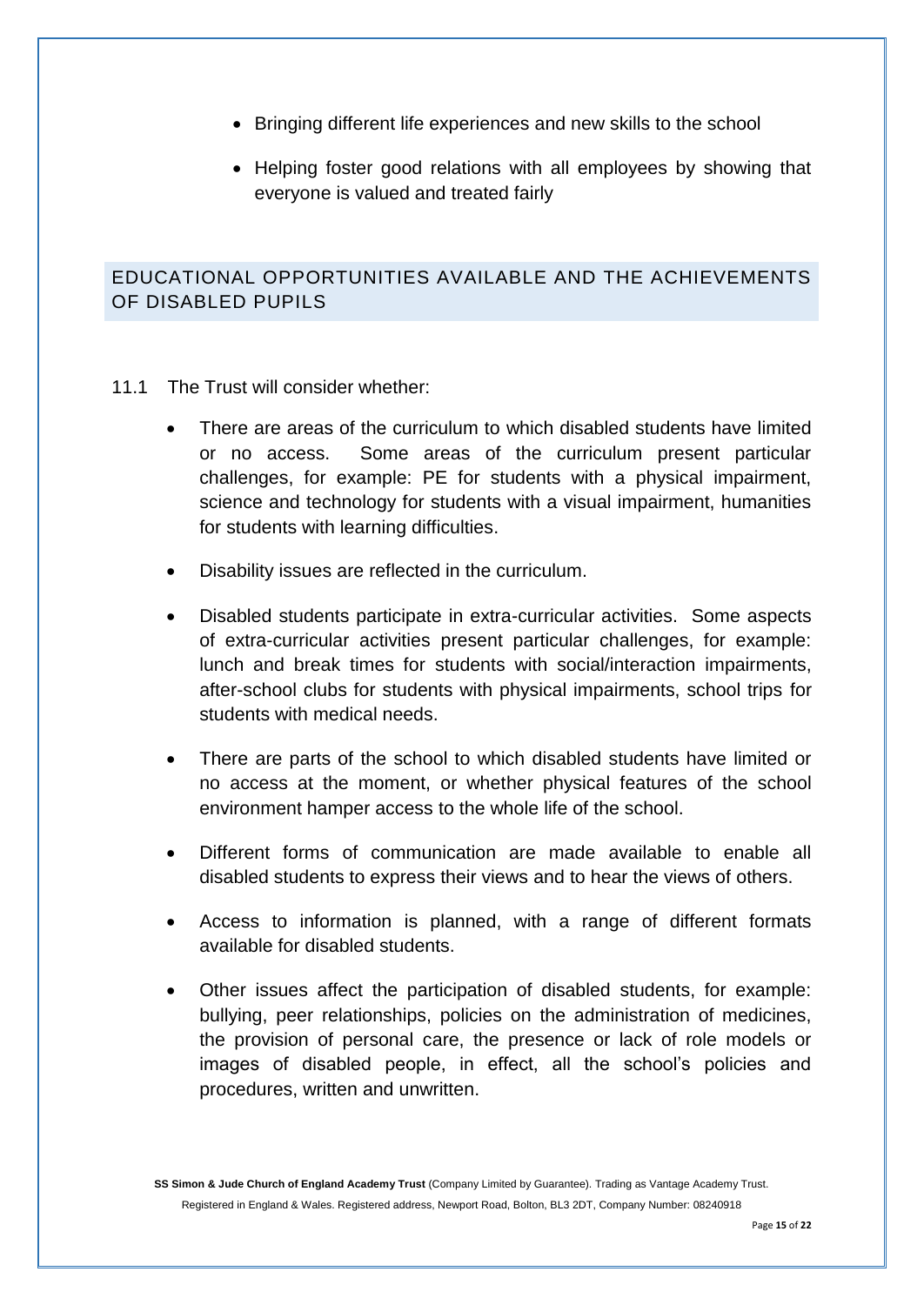11.2 The school anticipate that careful consideration of these issues may indicate some clear priorities for the school's scheme

## INFORMATION COLLECTING AND REPORTING

- 12.1 The Trust will collect information about parent/ carer disabilities to ensure adjustments are made to help the parent/ carer support their child. The school will:
	- Ask about any disability or health condition in early communications with new parents and carers. It will be helpful if such communications emphasise the range of adjustments that can be made.
	- For parents and carers of children already at the school, collect information on disability as part of a survey of parents' views, or in conjunction with a letter home about a parents' evening.

#### 12.2 **Reporting**

- 12.2.1 The Trust will report on the scheme annually. We want to make clear both:
	- What progress we have made in terms of implementing our action plan
	- What has been the effect of what we have done
- 12.2.2 The Trust will need to revisit the information gathered at the start. This information along with the views of disabled students, staff and parents will help us to identify the progress we have made and the actions we may still need to take. This will be summarised in the annual report.
- 12.2.3 As with the scheme itself the report on the scheme will be made in a separate document or may be made within another document, for example: the school prospectus where the school is required to report on its accessibility plan. Where a school reports on its scheme in its prospectus, this should be in the form of a summary, with signposting to a full report elsewhere.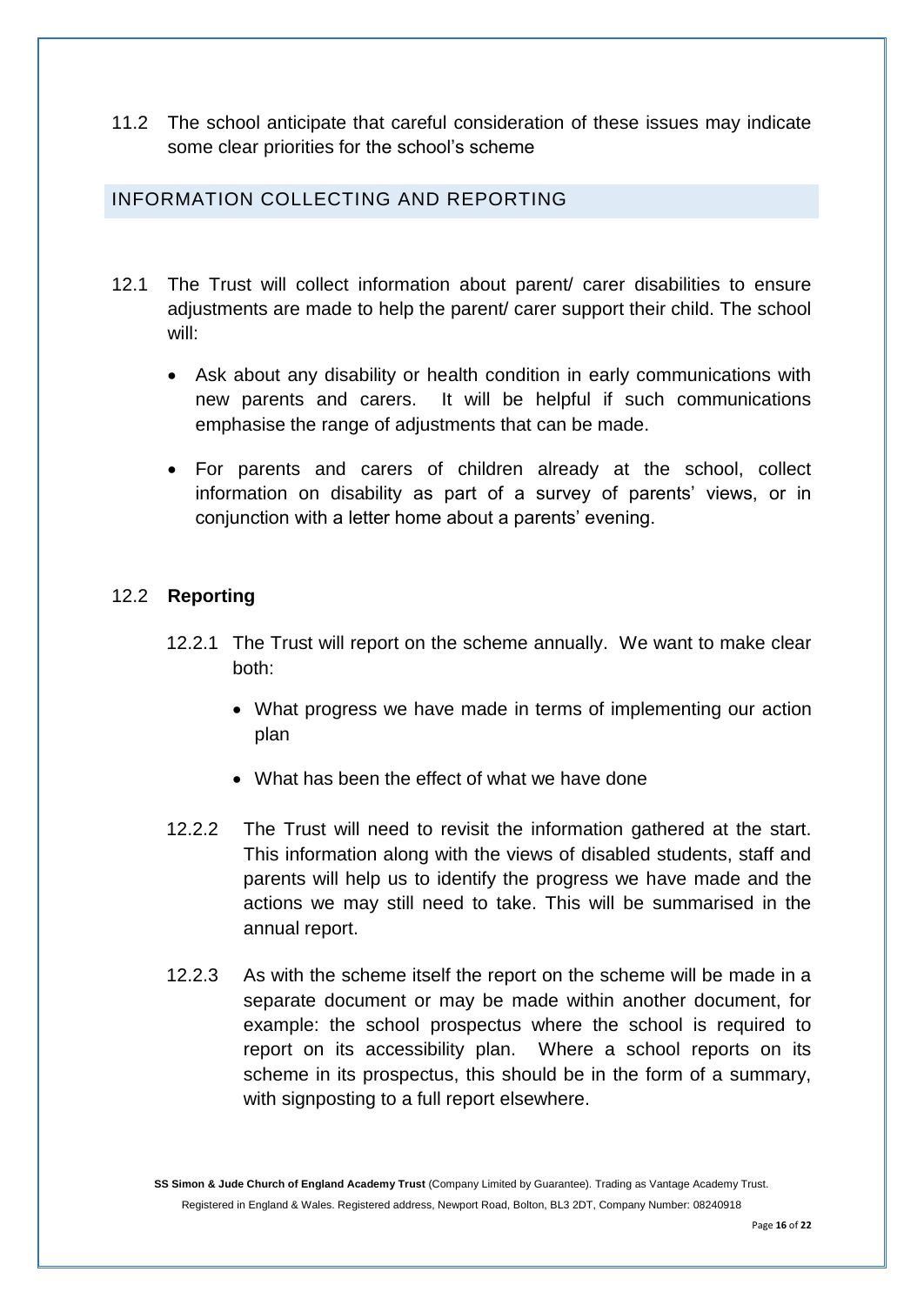## NATIONAL EQUALITY STANDARD (NES)

- 13.1 The National Equality Standard (NES) is a system for measuring development in policy and practice in equality and diversity. Our performance against the Standard is a Best Value Performance Indicator (BVPI).
- 13.2 The National Equality Standard will:
	- Provide a systematic framework for the mainstreaming of diversity
	- Help the school to meet their obligations under the law
	- Integrate equality policies and objectives with Best Value and Comprehensive Performance Assessment
	- Encourage the development of anti-discrimination practice appropriate to local circumstances
	- Provide a basis for tackling forms of institutionalised discrimination
	- Over time, provide a framework for improving performance
- 13.3 An important feature of the National Equality Standard is the importance of diversity practice not just in employment but also as an essential aspect of delivering quality services to the whole school community. This approach is consistent with the relevant legislation and with the developing commitment to diversity and consultation under the Comprehensive Performance Assessment.

#### 13.4 **Working with the National Equality Standard**

- 13.4.1 The National Equality Standard seeks to encourage a local response to local circumstances while securing an approach that will ensure continuous improvement in diversity practice.
- 13.4.2 To do this, the National Equality Standard places considerable emphasis on the establishment of key processes within the local authority.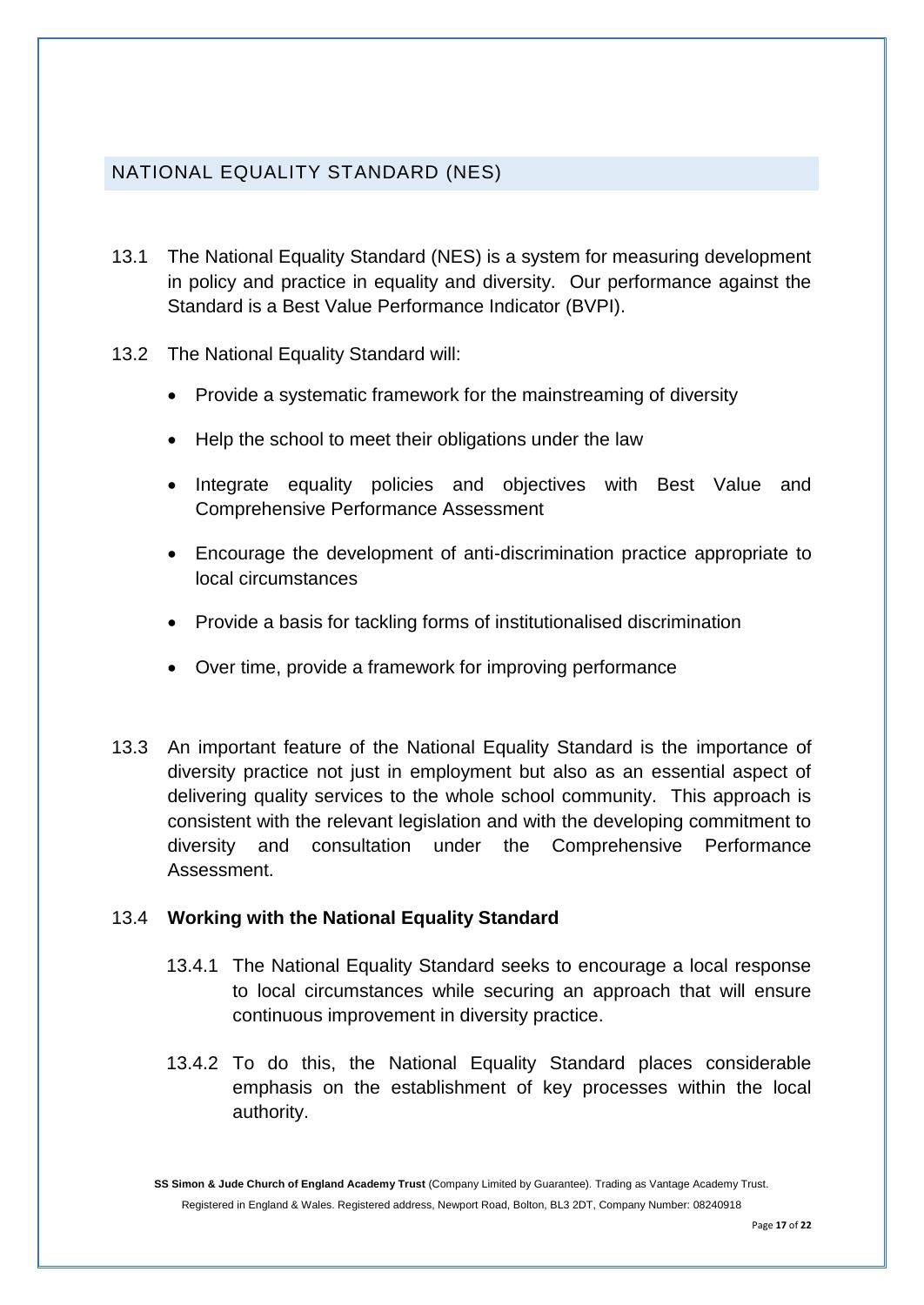13.4.3 This is set out in the Standard as five levels of achievement:

| Level 1: | Commitment to a Comprehensive Equality Policy |  |  |  |  |
|----------|-----------------------------------------------|--|--|--|--|
|----------|-----------------------------------------------|--|--|--|--|

- Level 2: Assessment and Consultation
- Level 3: Setting equality objectives and targets
- Level 4: Information systems and monitoring against targets
- Level 5: Achieving and reviewing outcomes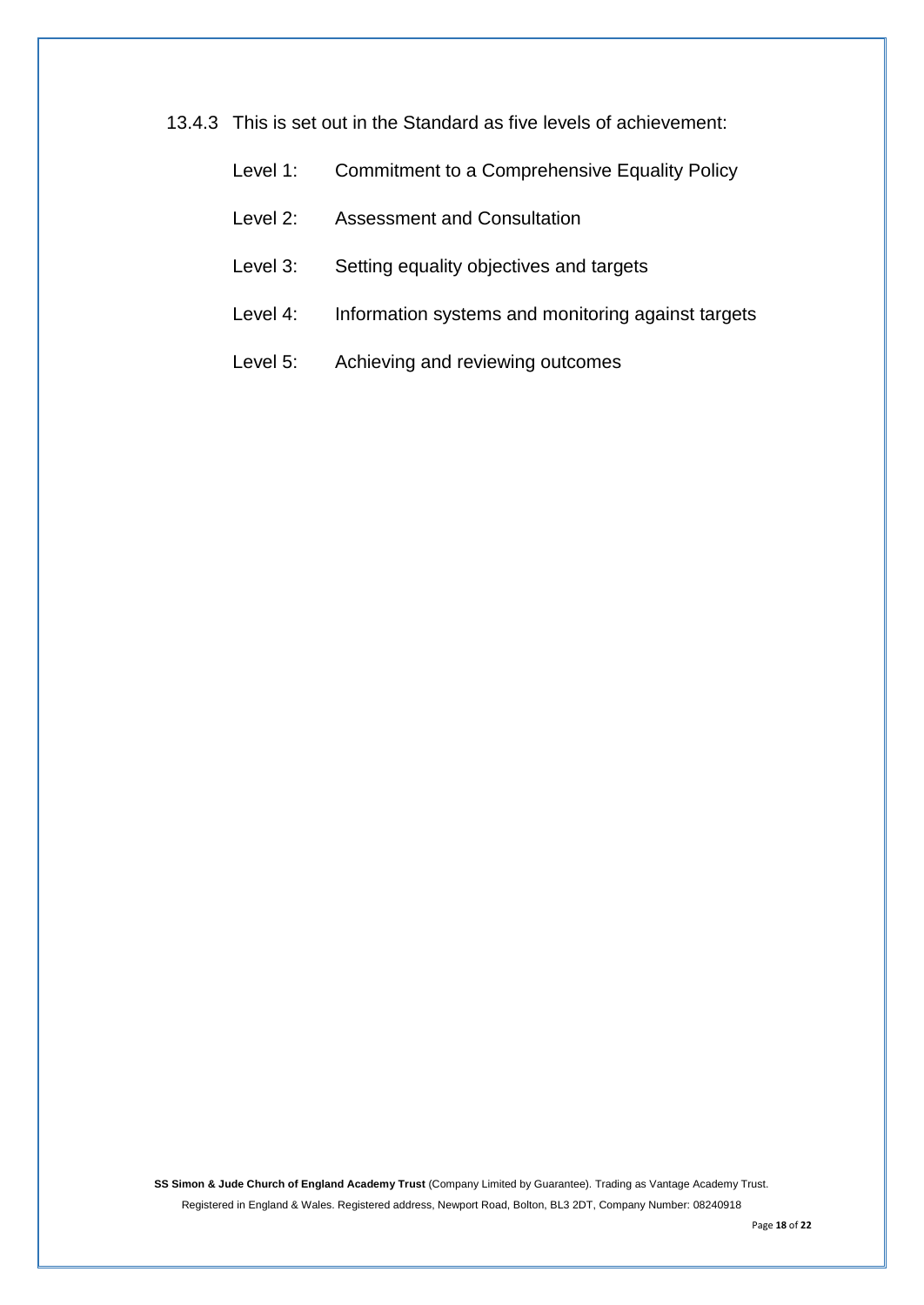## APPENDIX A

Disability Equality Duty – Action Plan for School

| <b>No</b>      | <b>OBJECTIVE</b>                                                                             | <b>HOW</b>                                                                                                                                                                                                                                                                                                        | <b>WHY</b>                                                                                                                                                  | <b>WHO</b>                                        | <b>WHEN</b>                                              |
|----------------|----------------------------------------------------------------------------------------------|-------------------------------------------------------------------------------------------------------------------------------------------------------------------------------------------------------------------------------------------------------------------------------------------------------------------|-------------------------------------------------------------------------------------------------------------------------------------------------------------|---------------------------------------------------|----------------------------------------------------------|
|                | Disabled students to go on<br>school trips without having<br>to be accompanied by<br>parents | Re-assess school trips policy<br>and make necessary<br>alterations                                                                                                                                                                                                                                                | To help develop student<br>independence                                                                                                                     | <b>Teacher</b><br>responsible for<br>school trips | By next school<br>trip                                   |
| $\overline{2}$ | Ensuring disabled parents<br>have every opportunity to<br>be involved                        | Creating a parking space for<br>disabled to drop off & collect<br>children<br>Offer a telephone call to explain<br>letters home for some parents<br>who need this<br>Adopt a more proactive<br>approach to identifying the<br>access requirements of<br>disabled parents when their<br>child starts at the school | To ensure that disabled<br>parents are not<br>discriminated against and<br>are encouraged to take<br>interest and be involved<br>in their child's education | Whole school<br>workforce                         | With immediate<br>effect to be<br>constantly<br>reviewed |

**SS Simon & Jude Church of England Academy Trust** (Company Limited by Guarantee). Trading as Vantage Academy Trust.

Registered in England & Wales. Registered address, Newport Road, Bolton, BL3 2DT, Company Number: 08240918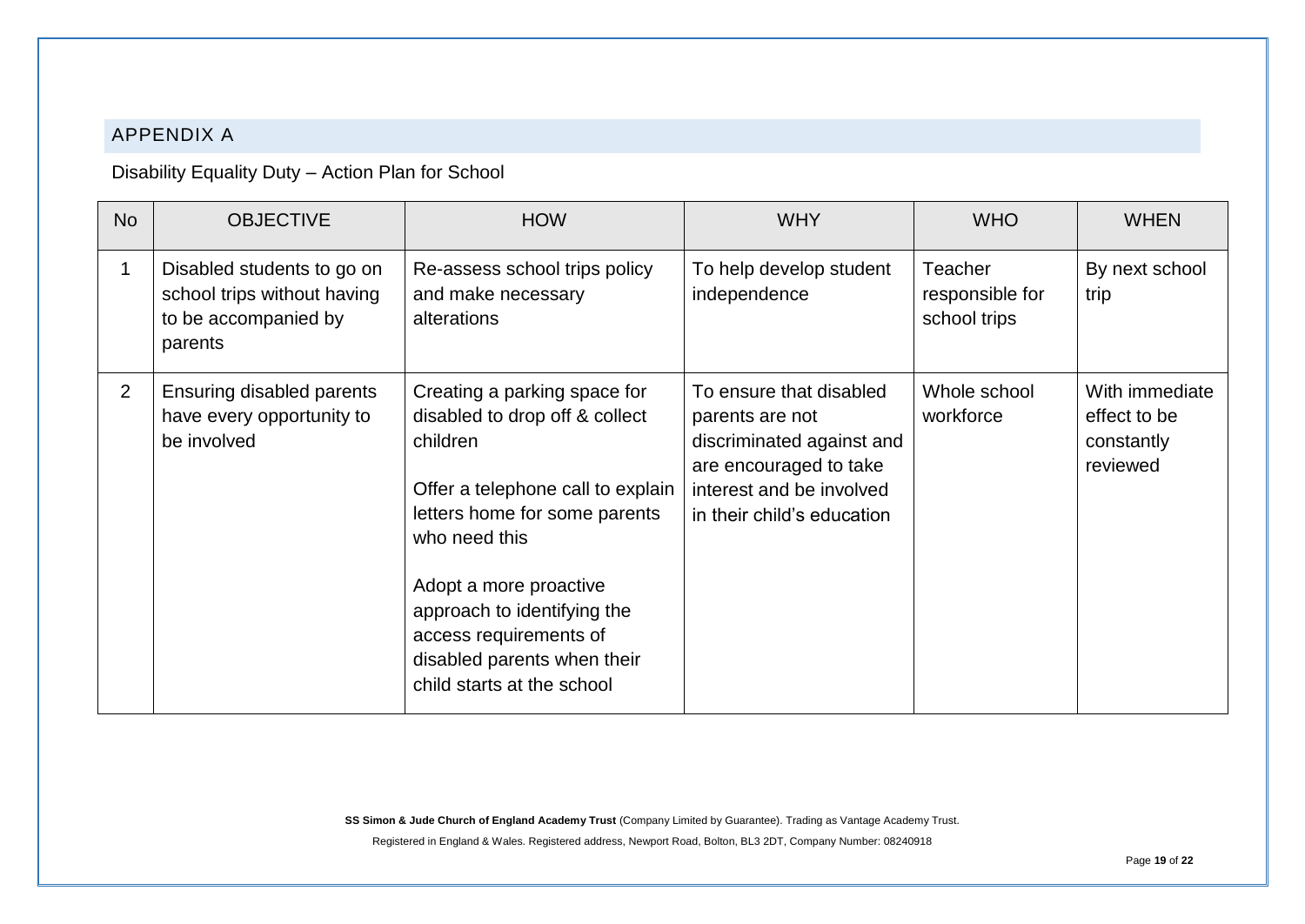| 3 | To reduce the number of<br>disability-related bullying<br>incidents                          | Introduce buddy system and<br>peer mentoring to all disabled<br>students                                                                                                                                                                                                                                                                                                           | Buddy systems and peer<br>mentors will act as a<br>supportive and<br>preventative measure to<br>school bullying                                                                                                                             | Teaching staff<br>and students<br>selected as<br>buddies and peer<br>mentors | To be<br>implemented by<br>new school<br>year with<br>results<br>assessed end<br>of school year |
|---|----------------------------------------------------------------------------------------------|------------------------------------------------------------------------------------------------------------------------------------------------------------------------------------------------------------------------------------------------------------------------------------------------------------------------------------------------------------------------------------|---------------------------------------------------------------------------------------------------------------------------------------------------------------------------------------------------------------------------------------------|------------------------------------------------------------------------------|-------------------------------------------------------------------------------------------------|
| 4 | To promote the involvement<br>of disabled students in<br>classroom<br>discussions/activities | By developing our teaching and<br>learning policy to ensure that:<br>• Teachers and teaching<br>assistants give disabled<br>pupils the opportunity to<br>express their views;<br>• Disabled pupils have any<br>necessary support to<br>participate in discussions;<br>and<br>• Teachers and teaching<br>assistants show that they<br>value the contribution of<br>disabled pupils. | Following a series of<br>teaching observations<br>that revealed that<br>disabled pupils are not<br>participating in class<br>discussions as much as<br>other pupils and to<br>ensure that positive<br>attitudes are promoted<br>throughout. | Classroom<br>Teachers and<br>Teaching<br>Assistants                          | With immediate<br>effect                                                                        |

Appendix A - Disability Equality Duty – Action Plan for School

**SS Simon & Jude Church of England Academy Trust** (Company Limited by Guarantee). Trading as Vantage Academy Trust.

Registered in England & Wales. Registered address, Newport Road, Bolton, BL3 2DT, Company Number: 08240918